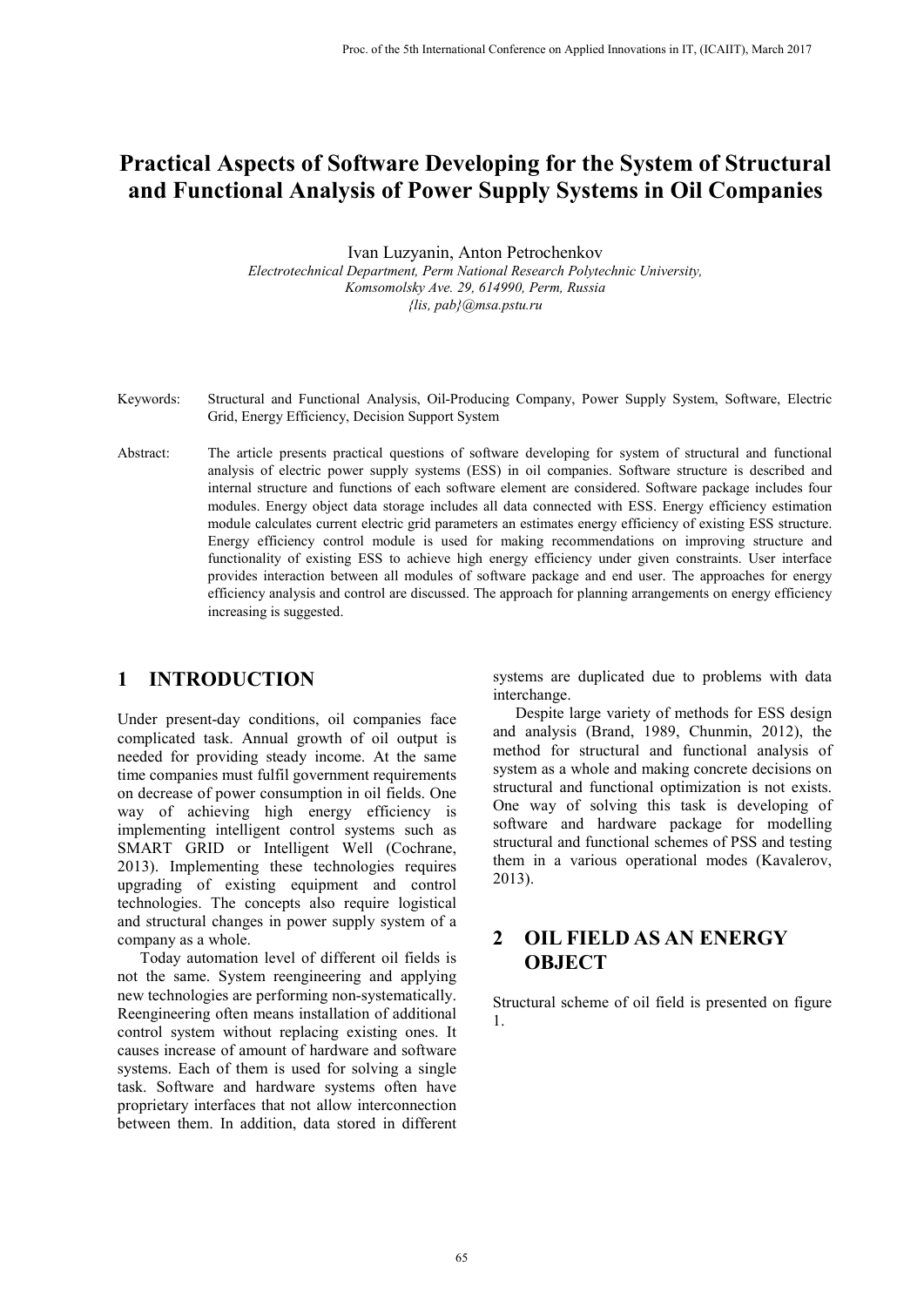

Figure 1: Structural scheme of oil field.

Oil fields ESS has large amount of consumers and complex topology. The main consumers are electric motors, heater cables and electric furnaces.

Because of connecting different types of load in different parts of grid, the unbalanced conditions appear. Long power lines cause additional power loses and make necessary to consider reactive components of their loads (Petrochenkov, 2012). Load changes depend on operational conditions of oil field and a season.

ESS is functioning in stationary and transient regimes. Transient regimes correspond to dynamic changes in electric grid (e.g. load connection and disconnection). They can be represented as a sequence of stationary regimes with a small time lapse. Therefore, modelling of stationary (quasi stationary) regimes is very important task of the study.

The aim of structural and functional analysis is finding problems in functioning of the ESS to make decisions on structure and functions changes and finally improve energy efficiency. To do this, existed system must be studied in different regimes. This task requires using of large variety of data describing ESS.

Besides the data, mathematical models and elements connection scheme need to be used in analysis procedure. Collection and storage of this information is a complicated task.

### **3 CONCEPTUAL MODEL OF SOFTWARE PACKAGE**

Existing software systems for structural and functional analysis of ESS are usually developed for concrete system. They solve only single tasks and are not able to provide user with a complex tool of analysis the system as a whole. Software package (SP), proposed in the article, provides universality, portability and scalability within certain limits. General scheme of SP is presented on figure 2.



Figure 2: Structural and functional scheme of software package.

Energy object data storage (ODS) includes all data connected with ESS. Energy efficiency estimation module (EEM) allows calculating current electric grid parameters and estimating energy efficiency of existing ESS structure. It has two subsystems: calculation subsystem and estimation one. Energy efficiency control module (ECM) is a decision support system (DSS). It is used for making advices on improving structure and functionality of existing ESS to achieve high energy efficiency under given constraints. User interface (UI) includes graphical elements library and user interconnection system.

Next sections describe structure and functions of each SP module in detail.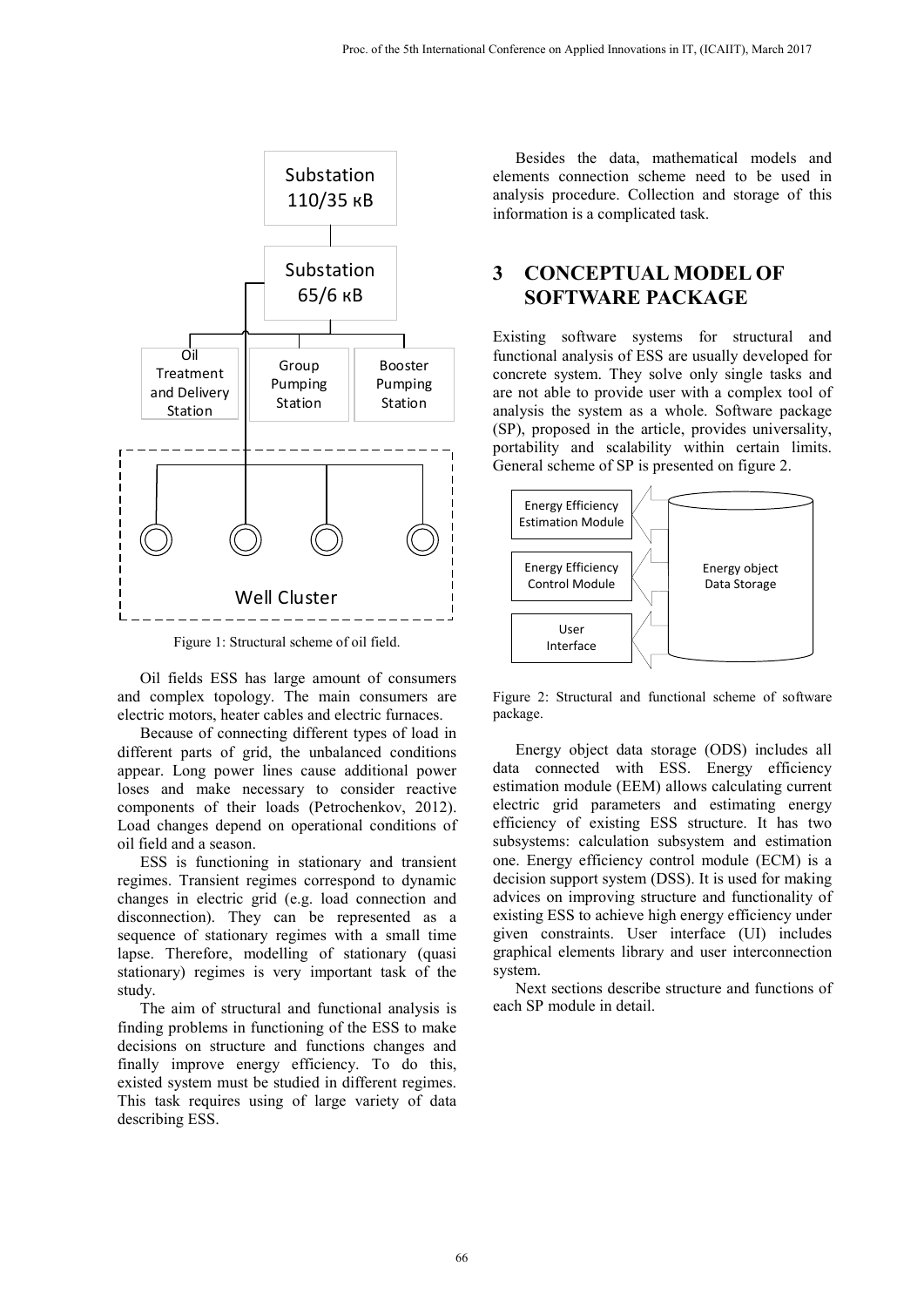#### **4 ENERGY OBJECT DATA STORAGE**

Data required for EES structural and functional analysis is presented on figure 3.



Figure 3. Data required for ESS structural and functional analysis.

These data can be divided into two groups: data describing state and features of single elements of the grid and data representing grid topology and interconnection between elements.

The first group is also divided into real objects data and model data. Real object data is presented in the form of single values and numerical series. Elements Models is describing by their equations (1- 5)

Synchronous motor model

$$
\begin{pmatrix} U_d \\ U_q \end{pmatrix} = \begin{pmatrix} r & X_d \\ -X_q & r \end{pmatrix} \begin{pmatrix} i_d \\ i_q \end{pmatrix} + \begin{pmatrix} 0 \\ E_q \end{pmatrix}.
$$
 (1)

Power line model

$$
\begin{pmatrix} r_L & x_L \\ -x_L & r_L \end{pmatrix} \begin{pmatrix} I_d \\ I_q \end{pmatrix} = \begin{pmatrix} U_{d1} \\ U_{q1} \end{pmatrix} - \begin{pmatrix} U_{d2} \\ U_{q2} \end{pmatrix}.
$$
 (2)

Double-wound transformer model

$$
\begin{pmatrix} r_{\rm T} & x_{\rm T} \\ -x_{\rm T} & r_{\rm T} \end{pmatrix} \begin{pmatrix} I_d \\ I_q \end{pmatrix} = \begin{pmatrix} U_{d1} \\ U_{q1} \end{pmatrix} - \begin{pmatrix} U_{d2} \\ U_{q2} \end{pmatrix} \tag{3}
$$

Reactor model

$$
\begin{pmatrix} 0 & x_{r} \\ -x_{r} & 0 \end{pmatrix} \begin{pmatrix} I_{d} \\ I_{q} \end{pmatrix} = \begin{pmatrix} U_{d1} \\ U_{q1} \end{pmatrix} - \begin{pmatrix} U_{d2} \\ U_{q2} \end{pmatrix}.
$$
 (4)

Complex static load model

$$
\begin{pmatrix} r_{RLC} & x_{RLC} \\ -x_{RLC} & r_{RLC} \end{pmatrix} \cdot \begin{pmatrix} I_d \\ I_q \end{pmatrix} = \begin{pmatrix} U_d \\ U_q \end{pmatrix}.
$$
 (5)

Models are considered as branches of the equivalent circuit of electric grid i.e. they have two external terminals. Models equations determine currents and voltages of these terminals based on internal parameters of elements (complex resistances). Therefore, current values of voltages and currents as well as internal parameters of elements need to be stored in the ODS for describing the models. Since measuring of real changes of internal parameters in elements is difficult, reference parameters of elements are used in the models. These data can vary during the analysis. Data described above can also be presented as numerical series. Interaction between elements is carried out using currents and voltages in boundaries of the elements.

Second group of data includes information about grid topology. It is determined with the help of incidence matrix (nodes and branches matrix). The matrix defines the order of elements connections. For building it, electrical grid is represented as a graph. Each branch of the graph has its beginning and ending at the certain node and each element is placed in the branch. In this way, information about relative positions of nodes and branches can be stored in a table containing branch numbers with their beginning and ending nodes. Connection between branches and elements is also organized by the branch number.

In the SP a single relational database is used for data storing.

### **5 ENERGY EFFICIENCY ESTIMATION MODULE**

Structurally EEM can be divided into calculation and estimation subsystems. The task of calculation subsystem is calculation parameters of electrical grid in the given regime.

The matrix topology approach is used for calculation. This method is very simple and provides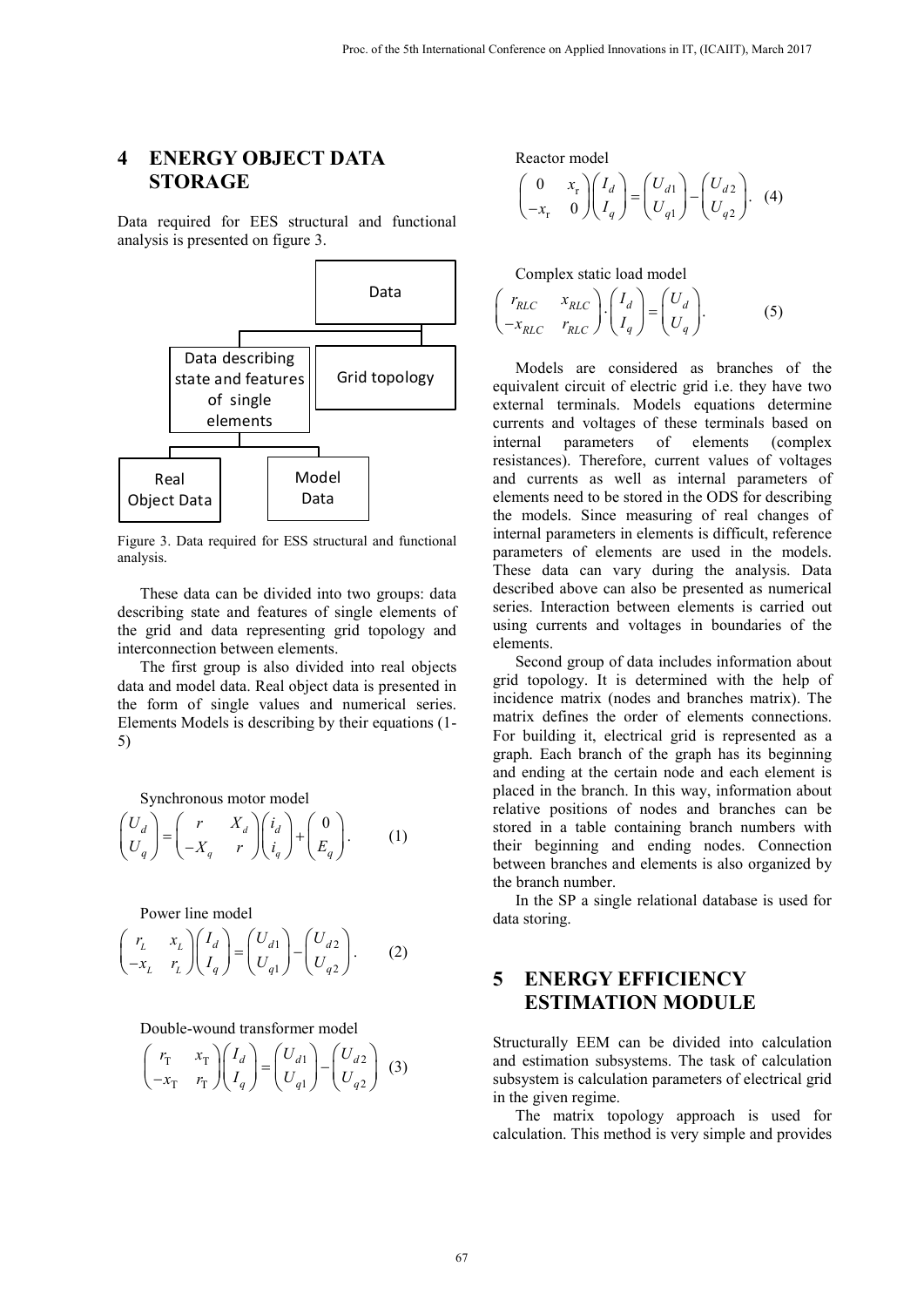highest calculation performance in comparison with other ones. As an input data an incidence matrix and conductivity matrix is used. Formula (6) is used for calculation of voltages and currents (Petrochenkov, 2014).

$$
\mathbf{\Pi} \mathbf{A} \mathbf{\Pi}^{\mathrm{T}} \mathbf{U} = \mathbf{\Pi} \mathbf{W} - \mathbf{\Pi}' \mathbf{I},\tag{6}
$$

where **I** is the extended current vector,

**U** is the extended vector of the voltages applied between the element's external terminals,

 $W = -BI - H$ , **B** is a matrix, which dimensions depend on the coordinate system in which the structural component is simulated; **H** is a vector that determines the effect on the element of the means of controlling the electric parameters,

**П** is a cellular incidence matrix. The cells of this matrix are zero matrices or transform matrices,

**П**′ is a cellular matrix whose elements are zero cells or cells derived elements of the transform matrices,

**A** is a block quasi-diagonal conductance matrix of the branches (elements) that form the ESS.

Active and reactive power in nodes of electric grid is used as input data. Necessary parameters of elements are given by their models and equivalent scheme of their interconnection. As a result of calculation, nodal currents and voltages are obtained.

Estimation subsystem is used for analyzing current energy efficiency of ESS in the given regime. The main factor of energy efficiency is energy loses in electric grid and their distribution between elements. Loses are caused in two cases: distribution along power lines and consumers operation. Estimation subsystem must calculate the amount of loses. Subsystem calculates nodal loses in electric grid. Elements parameters allow estimating the distribution of loses between elements and causes of loses in each element. By this way one can estimate the energy efficiency of single elements. Overall efficiency is calculated as a sum of elements efficiencies.

### **6 ENERGY EFFICIENCY CONTROL MODULE**

ECM must provide energy efficiency increasing arrangements of existing energy objects in oil fields. Input data for the module are electric grid calculation results and energy efficiency estimation. There are two approaches of energy efficiency improving: equipment upgrading and changing the ESS control methods. This requires significant financial and technological costs. Moreover, when doing these arrangements a number of constraints appear. They need to be taken into account both when planning and implementing arrangements.

One of the ECM functions is finding an optimal structural and functional scheme of ESS that provides given energy efficiency level based on optimization methods. Energy consumption parameters are used as optimization criteria. Gradient methods are used for optimization. Predominantly it seems to use designed classification models to estimate specific energy parameters (Ahmed, 1995, Utkin, 2014).

Optimization methods allow finding an optimal structural and functional scheme of ESS. However, in several cases costs of implementing this model are higher than achieved power saving. For solving this problem, the use of constraint satisfaction method is suggested (Lasota, 2017). The method allows finding a certain set of parameters that satisfies all given constraints at the same time. All constraints can be divided into initial (existing at the beginning of planning) and current (appearing when implementing the plan) ones. Initial constraints can be budget size, technological requirements, time limitations and so on. Current constraints are structural changes in the company budget reduction, increasing requirements on oil producing and so on.

When using the method, an optimal plan of achieving an optimal structural and functional scheme is producing. To allow for current constraints, the method is to be used iteratively when implementing the plan to change it with respect on new constraints. This approach allows fully implementing the plan with high probability.

Planning task is implemented in decision support system based on expert estimation methods. The structure of it is presented on figure 4.